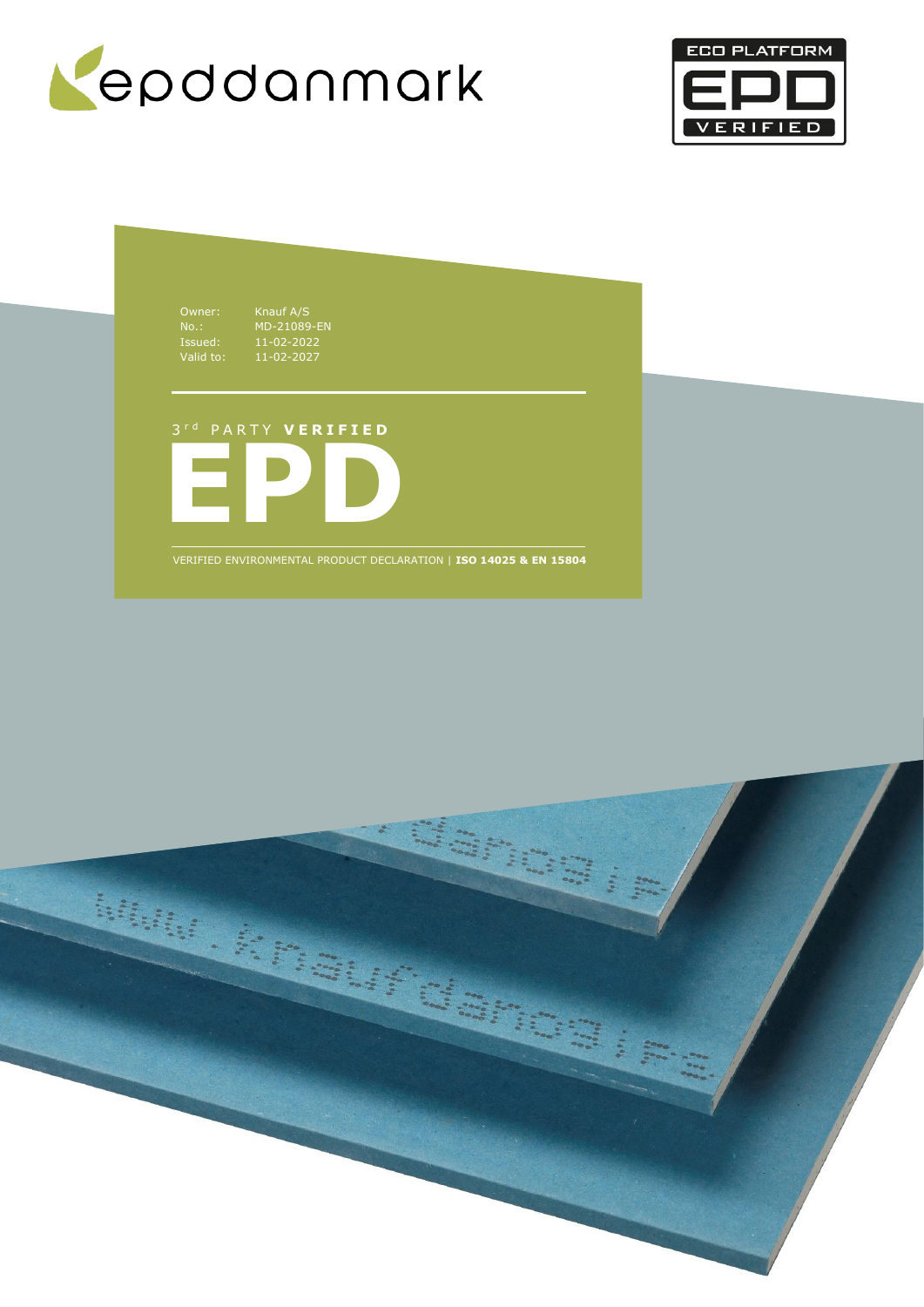



#### **Owner of declaration**

Knauf A/S Kløvermarksvej 6 DK-9500 Hobro CVR: 5405 0313

#### **Programme**

EPD Danmark [www.epddanmark.dk](http://www.epddanmark.dk/)

☐ Industry EPD ☒ Product EPD

#### **Declared product(s)**

#### Solid Wet Board

Number of declared datasets/product variations: 1

The Knauf Solid Wet Board is a glass fiber reinforced gypsum plasterboard with impregnated core. The EPD is valid for all variations carrying the Knauf Solid Wet Board name.

The range includes products with different edge profiles such as tapered and square edges.

The calculations cover similar products (variation <5%) and are based on the product with the highest environmental impact within the product group (article number 14571).

#### **Production site**

Knauf's production site in Hobro; Kløvermarksvej 6, DK-9500 Hobro, Denmark

#### **Product use**

The product is used for general indoor building construction of walls in wet rooms.

# **Declared/ functional unit**

 $1 \text{ m}^2$ 

**Year of data** 2019



# Kepddanmark

**Issued:** 11-02-2022 **Valid to:** 11-02-2027

**Basis of calculation**

This EPD is developed in accordance with the European standard EN 15804+A2.

#### **Comparability**

EPDs of construction products may not be comparable if they do not comply with the requirements in EN 15804. EPD data may not be comparable if the datasets used are not developed in accordance with EN 15804 and if the background systems are not based on the same database.

#### **Validity**

This EPD has been verified in accordance with ISO 14025 and is valid for 5 years from the date of issue.

#### **Use**

The intended use of an EPD is to communicate scientifically based environmental information for construction products, for the purpose of assessing the environmental performance of buildings.

#### **EPD type**

☐Cradle-to-gate with modules C1-C4 and D ☒Cradle-to-gate with options, modules C1-C4 and D ☐Cradle-to-grave and module D ☐Cradle-to-gate

□Cradle-to-gate with options

CEN standard EN 15804 serves as the core PCR

Independent verification of the declaration and data, according to EN ISO 14025

□ internal **a** external

Third party verifier:

Viales Each

*Ninkie Bendtsen*

enser *Martha Katrine Sørensen*

*EPD Danmark*

|                               | Life cycle stages and modules ( $MND =$ module not declared) |                |             |                         |            |                               |            |             |               |                              |                               |                                 |                |                            |                |                                                          |
|-------------------------------|--------------------------------------------------------------|----------------|-------------|-------------------------|------------|-------------------------------|------------|-------------|---------------|------------------------------|-------------------------------|---------------------------------|----------------|----------------------------|----------------|----------------------------------------------------------|
|                               | Construction<br>Product<br>Use<br>process                    |                | End of life |                         |            | Beyond the system<br>boundary |            |             |               |                              |                               |                                 |                |                            |                |                                                          |
| Raw material<br><b>Alddns</b> | Transport                                                    | Manufacturing  | Transport   | Installation<br>process | Jse        | Maintenance                   | Repair     | Replacement | Refurbishment | Operational<br>use<br>energy | Operational<br>use<br>water I | construction<br>demolition<br>ف | Transport      | processing<br><b>Waste</b> | Disposal       | recovery<br>cling<br>potential<br>recy<br>Re-use,<br>and |
| A1                            | A2                                                           | A <sub>3</sub> | A4          | A <sub>5</sub>          | <b>B1</b>  | <b>B2</b>                     | <b>B3</b>  | <b>B4</b>   | <b>B5</b>     | <b>B6</b>                    | <b>B7</b>                     | C <sub>1</sub>                  | C <sub>2</sub> | C <sub>3</sub>             | C <sub>4</sub> | D                                                        |
| X                             | X                                                            | X              | X           | <b>MND</b>              | <b>MND</b> | <b>MND</b>                    | <b>MND</b> | <b>MND</b>  | <b>MND</b>    | <b>MND</b>                   | <b>MND</b>                    | X                               | X              | X                          | X              | X                                                        |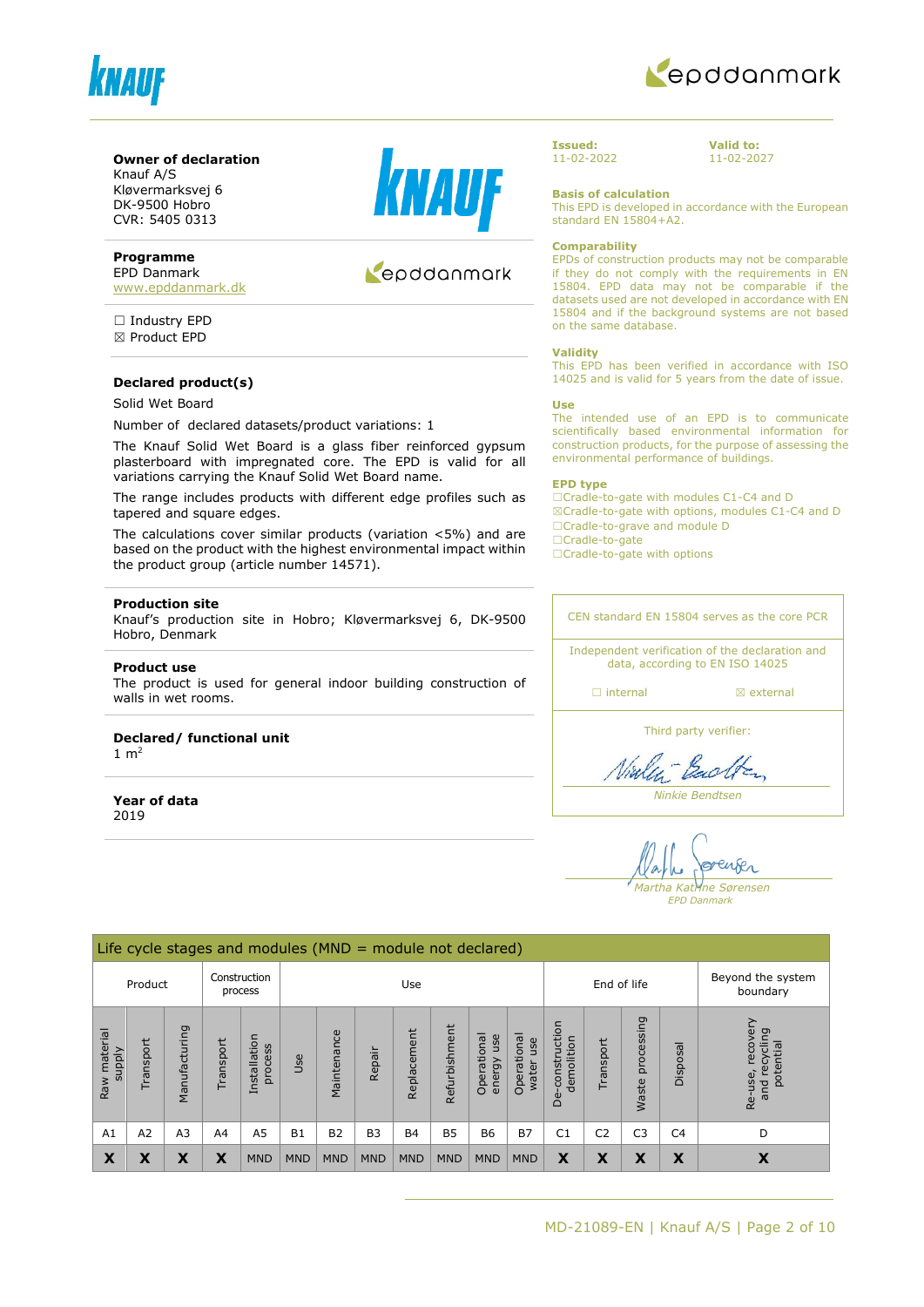



# Product information

#### **Product description**

The main product components and packaging are shown in the tables below.

| <b>Material</b>  | Weight-% of<br>declared product |
|------------------|---------------------------------|
| Paper            | 4%                              |
| Stucco           | 87%                             |
| Fibre glass      | $< 1\%$                         |
| <b>Additives</b> | $< 1\%$                         |
| Glue             | $< 1\%$                         |
| Water            | 8%                              |

| Packaging     | Weight-% |
|---------------|----------|
| Ceiling board | 99.1%    |
| PE film       | $0.9\%$  |

### **Representativity**

This declaration, including data collection and the modeled foreground system including results, represents the production of gypsum board on the production site located in Hobro. Product specific data are based on average values collected in the period 2019. Background data are based on the GaBi 2021.2 database and are less than 10 years old except for two detergents <0.05% (w/w). Generally, the used background datasets are of high quality, and the majority of the datasets are only a couple of years old.

#### **Hazardous substances**

Knauf Solid Wet Boards do not contain substances listed in the "Candidate List of Substances of Very High Concern for authorisation"

#### [\(http://echa.europa.eu/candidate-list-table\)](http://echa.europa.eu/candidate-list-table)

#### **Essential characteristics**

According to EN 520:2009 the Solid Wet Board is classified as type H2R (plasterboard with reduced water absorption rate and enhanced strength).

Further technical information can be obtained by contacting Knauf or on the website:

#### [www.knauf.dk](http://www.knauf.dk/)

**Reference Service Life (RSL)**

The RSL is defined as 60 years according to NPCR 010 version 3.0.

**Picture of product(s)**

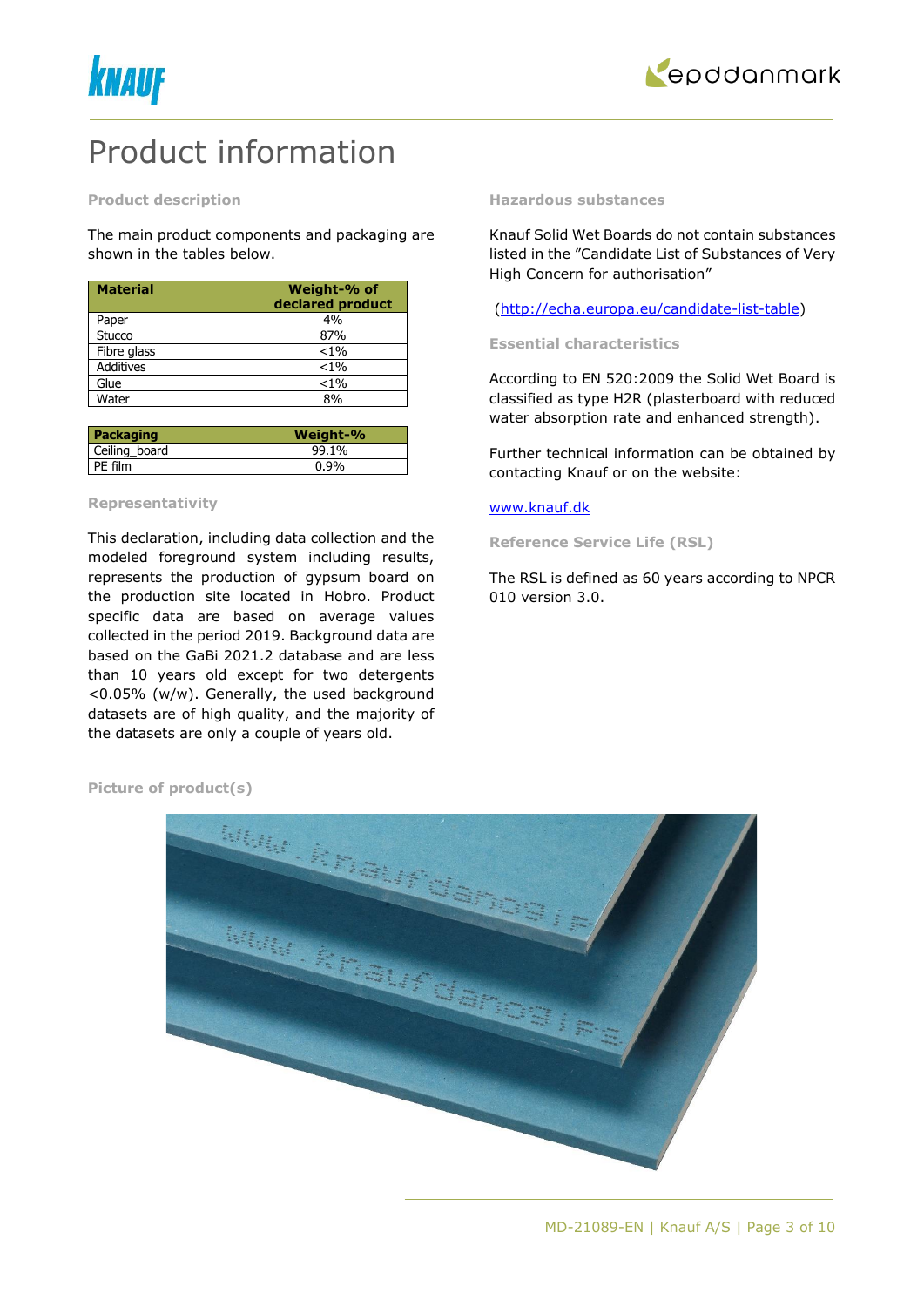



# LCA background

### **Declared unit**

The LCI and LCIA results in this EPD relates to 1  $m<sup>2</sup>$ 

| <b>Name</b>                | <b>Value</b> | <b>Unit</b>       |
|----------------------------|--------------|-------------------|
| Declared unit              |              | m                 |
| Area density               | 11.0         | ka/m <sup>2</sup> |
| Conversion factor to 1 kg. | በ በ91        |                   |

**PCR**

This EPD is developed according to the core rules for the product category of construction products in EN 15804, and NPCR 010 version 3.0.

**Flowdiagram**

The diagram below shows the system boundaries of the EPD. A detailed illustration of A3 is shown later.

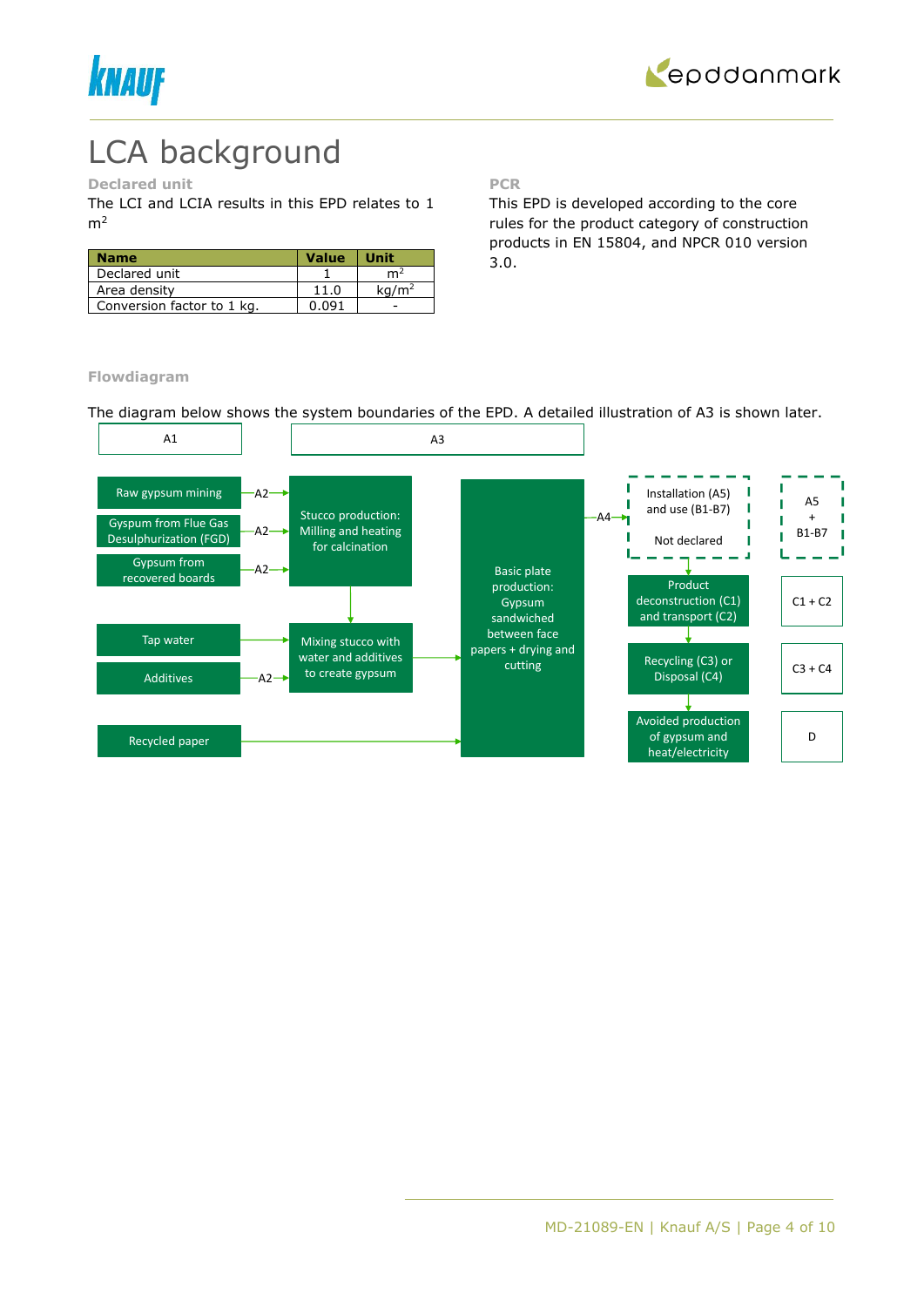



#### **System boundary**

This EPD is based on an LCA including cradle-togate with options, modules C1-C4, and module D. 100 % (w/w) of the product has been accounted for.

The general rules for the exclusion of inputs and outputs follows the requirements in EN 15804, 6.3.5, where the total of neglected input flows per module shall be a maximum of 5 % of energy usage and mass and 1 % of energy usage and mass for unit processes.

### **Product stage (A1-A3) includes**:

The product stage comprises the acquisition of all raw materials, products and energy, transport to the production site, packaging and waste processing up to the "end-of-waste" state or final disposal. The LCA results are declared in aggregated form for the product stage, which means, that the sub-modules A1, A2 and A3 are declared as one module A1-A3.

A1 – Extraction and processing of raw materials The raw gypsum is mined in Spain. All other raw materials are produced mainly in Northern Europe.

A2 – Transport to the production site

The inbound transport includes all incoming material from suppliers. This includes the transport of Flue-Gas Desulfurization (FGD) from coal-based power plants, as well as transport of raw natural gypsum from Spain.

A3 – Manufacturing processes

The natural, recycled or FGD based gypsum is heated/calcinated to bring the gypsum to the hemihydrate state known as stucco. The stucco is mixed with water and other additives and sandwiched between the front and back liner. After initial hardening, the plates are cut into shape and heated in the curing oven.

# **Construction process stage (A4-A5) includes:**

A weighted average for the transport distance of 237 km is included for the average Danish market situation.

The installation phase (A5) is not included.

# **Use stage (B1-B7) includes:**

Not included

### **End of Life (C1-C4) includes:**

The board is dismantled by hand (C1) and transported to municipal collection facilities, and from here to a recycling company (C2).

The gypsum part of the plate (gypsum and additives) is split from the paper liners using electricity based machinery (C3). The paper part is assumed incinerated with energy recovery (C4)

# **Re-use, recovery and recycling potential (D) includes:**

The gypsum part of the product is recycled as gypsum and avoids mining and production of natural gypsum. This can be done at Knauf and recycled in new Knauf boards.

The recovered energy from incineration of paper avoids the production of primary heat or electricity at power plants.

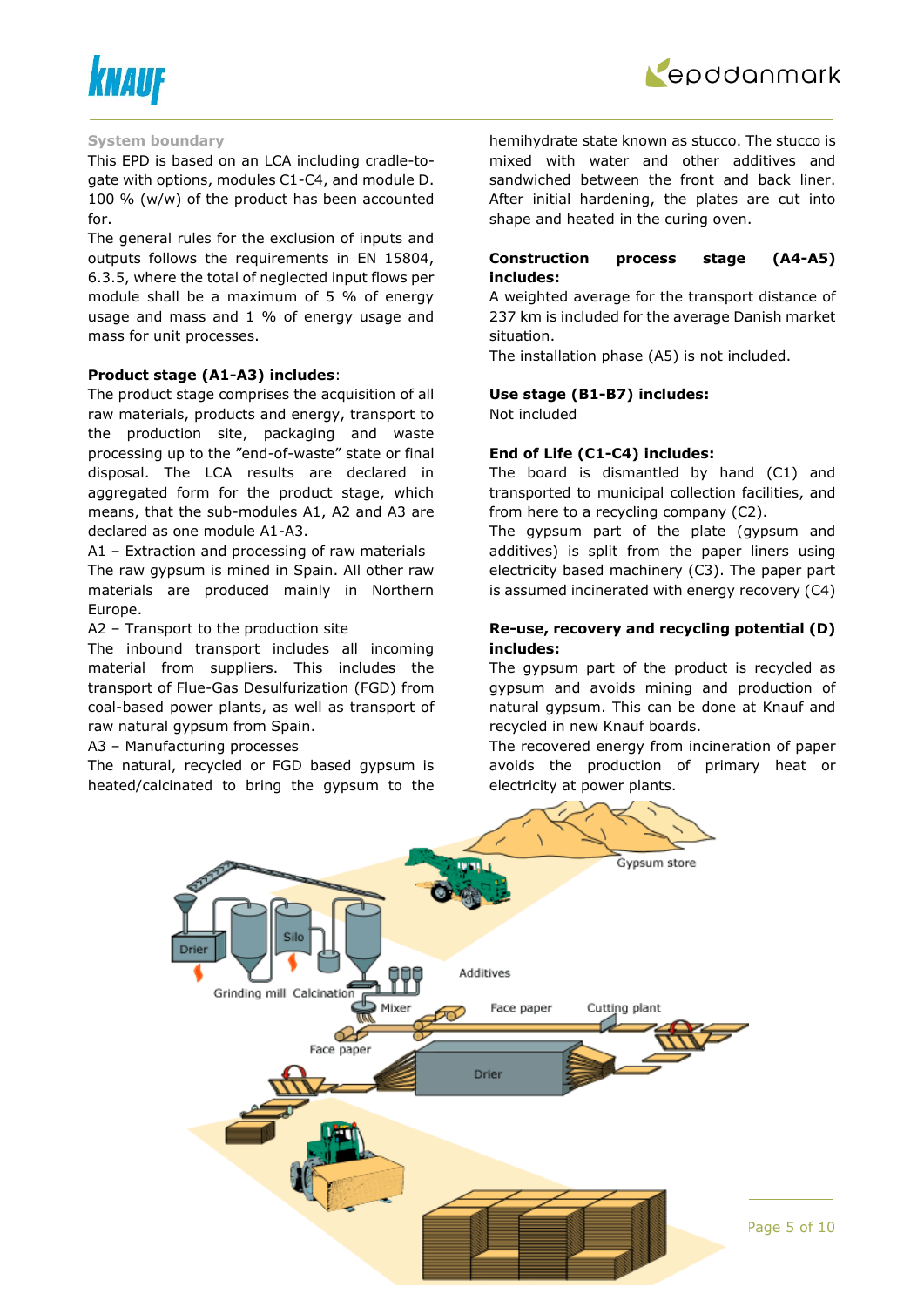



# LCA results

The LCIA results are calculate using GaBi 10.6 with database version 2021.2, and using the characterization model defined in GaBi as EN15804+A2 for classifying and characterizing input and output flows.

|                        | <b>ENVIRONMENTAL EFFECTS PER PRODUKT PER M<sup>2</sup></b>                                                                            |               |                |              |                                                  |                |                |               |  |  |
|------------------------|---------------------------------------------------------------------------------------------------------------------------------------|---------------|----------------|--------------|--------------------------------------------------|----------------|----------------|---------------|--|--|
| <b>Parameter</b>       | <b>Enhed</b>                                                                                                                          | $A1 - A3$     | A <sup>4</sup> | C1           | C <sub>2</sub>                                   | C <sub>3</sub> | C <sub>4</sub> | D             |  |  |
| GWP-total              | [kg CO2 eg.]                                                                                                                          | $1.56E + 00$  | 2.05E-01       | $0.00E + 00$ | 1.69E-01                                         | 4.91E-02       | 6.24E-01       | $-2.28E - 01$ |  |  |
| GWP-fossil             | [kg $CO2$ eg.]                                                                                                                        | $2.29E + 00$  | 2.01E-01       | $0.00E + 00$ | 1.66E-01                                         | 4.86E-02       | 1.55E-02       | $-2.27E-01$   |  |  |
| GWP-bio                | [kg CO2 eg.]                                                                                                                          | $-7.34E - 01$ | 2.17E-03       | $0.00E + 00$ | 1.79E-03                                         | 4.13E-04       | 6.08E-01       | $-1.13E-03$   |  |  |
| GWP-luluc              | [kg CO2 eg.]                                                                                                                          | 2.21E-03      | 1.66E-03       | $0.00E + 00$ | 1.38E-03                                         | 6.88E-05       | 1.07E-05       | $-1.82E-04$   |  |  |
| <b>ODP</b>             | [kg CFC 11 eg.]                                                                                                                       | 2.56E-05      | 4.02E-17       | $0.00E + 00$ | 3.32E-17                                         | 1.16E-15       | 1.20E-16       | $-2.60E-15$   |  |  |
| AP                     | mol H <sup>+</sup> eq.]                                                                                                               | 6.99E-03      | 2.20E-04       | $0.00E + 00$ | 1.82E-04                                         | 1.01E-04       | 1.73E-04       | $-3.37E-04$   |  |  |
| EP-fw                  | [kg P eq.]                                                                                                                            | 1.41E-04      | 6.05E-07       | $0.00E + 00$ | 5.00E-07                                         | 1.30E-07       | 2.17E-08       | $-3.06E-07$   |  |  |
| EP-mar                 | [kg N eg.]                                                                                                                            | 2.54E-03      | 7.13E-05       | $0.00E + 00$ | 5.90E-05                                         | 2.40E-05       | 6.30E-05       | $-1.05E-04$   |  |  |
| EP-ter                 | mol N ea.1                                                                                                                            | 2.72E-02      | 8.44E-04       | $0.00E + 00$ | 6.98E-04                                         | 2.52E-04       | 7.85E-04       | $-1.14E-03$   |  |  |
| <b>POCP</b>            | [kg NMVOC eg.]                                                                                                                        | 7.39E-03      | 1.92E-04       | $0.00E + 00$ | 1.59E-04                                         | $6.52E-05$     | 1.67E-04       | $-2.96E-04$   |  |  |
| $ADP$ -mm <sup>1</sup> | [kg Sb eg.]                                                                                                                           | 5.02E-06      | 1.80E-08       | $0.00E + 00$ | 1.49E-08                                         | 1.43E-08       | 1.84E-09       | $-3.80E-08$   |  |  |
| $ADP$ -fos $1$         | [MJ]                                                                                                                                  | $3.53E + 01$  | $2.71E+00$     | $0.00E + 00$ | $2.24E+00$                                       | 8.64E-01       | 1.99E-01       | $-3.90E + 00$ |  |  |
| WDP <sup>1</sup>       | [m <sup>3</sup> ]                                                                                                                     | 4.80E-01      | 1.89E-03       | $0.00E + 00$ | 1.56E-03                                         | 7.80E-03       | 7.71E-02       | $-1.69E-02$   |  |  |
|                        | GWP-total = Globale Warming Potential - total; GWP-fossil = Global Warming Potential - fossil fuels; GWP-bio = Global                 |               |                |              |                                                  |                |                |               |  |  |
|                        | Warming Potential - biogenic; GWP-luluc = Global Warming Potential - land use and land use change; ODP = Ozone                        |               |                |              |                                                  |                |                |               |  |  |
| Caption                | Depletion; AP = Acidifcation; EP-freshwater = Eutrophication – aquatic freshwater; EP-marine = Eutrophication – aquatic               |               |                |              |                                                  |                |                |               |  |  |
|                        | marine; EP-terrestrial = Eutrophication - terrestrial; POCP = Photochemical zone formation; ADPm = Abiotic Depletion                  |               |                |              |                                                  |                |                |               |  |  |
|                        | Potential – minerals and metals; ADPf = Abiotic Depletion Potential – fossil fuels; WDP = water use                                   |               |                |              |                                                  |                |                |               |  |  |
|                        | <sup>1</sup> The results of this environmental indicator shall be used with care as the uncertainties on these results are high or as |               |                |              |                                                  |                |                |               |  |  |
| Disclaimer             |                                                                                                                                       |               |                |              | there is limited experienced with the indicator. |                |                |               |  |  |

|                    |                                                                                                                                                                                                                                                                                                                                                                                                  |              |                | IMENTAL EFFECTS PER PRODUKT |                                                   | <b>PFR M<sup>2</sup></b> |                |             |
|--------------------|--------------------------------------------------------------------------------------------------------------------------------------------------------------------------------------------------------------------------------------------------------------------------------------------------------------------------------------------------------------------------------------------------|--------------|----------------|-----------------------------|---------------------------------------------------|--------------------------|----------------|-------------|
| <b>Parameter</b>   | <b>Enhed</b>                                                                                                                                                                                                                                                                                                                                                                                     | $A1 - A3$    | A <sub>4</sub> | C1                          | C <sub>2</sub>                                    | C <sub>3</sub>           | C <sub>4</sub> | D           |
| PM                 | Disease incidence1                                                                                                                                                                                                                                                                                                                                                                               | 1.24E-07     | 1.49E-09       | $0.00E + 00$                | 1.23E-09                                          | 8.53E-10                 | 9.55E-10       | $-4.62E-08$ |
| IRP <sub>2</sub>   | [kBa U235 ea.]                                                                                                                                                                                                                                                                                                                                                                                   | 7.19E-02     | 7.22E-04       | $0.00E + 00$                | 5.97E-04                                          | $2.11E-02$               | 1.57E-03       | $-4.57E-02$ |
| ETP-fw1            | [CTUe]                                                                                                                                                                                                                                                                                                                                                                                           | 7.95E+01     | $2.01E + 00$   | $0.00E + 00$                | $1.66E + 00$                                      | 3.63E-01                 | 9.32E-02       | $-8.54E-01$ |
| HTP-c1             | ัCTUh1                                                                                                                                                                                                                                                                                                                                                                                           | 1.04E-09     | 4.07E-11       | $0.00E + 00$                | 3.36E-11                                          | 1.03E-11                 | 5.02E-12       | $-3.77E-11$ |
| HTP-nc1            | [CTUh]                                                                                                                                                                                                                                                                                                                                                                                           | 1.69E-08     | 2.11E-09       | $0.00E + 00$                | 1.75E-09                                          | 3.88E-10                 | 2.23E-10       | $-1.52E-09$ |
| SOP <sub>1</sub>   |                                                                                                                                                                                                                                                                                                                                                                                                  | $1.17E + 01$ | 9.32E-01       | $0.00E + 00$                | 7.70E-01                                          | 2.73E-01                 | 5.18E-02       | $-6.54E-01$ |
| Caption            | PM = Particulate Matter emissions; IRP = Ionizing radiation - human health; ETP-fw = Eco toxicity - freshwater; HTP-c =<br>Human toxicity – cancer effects; HTP-nc = Human toxicity – non cancer effects; SQP = Soil Quality (dimensionless)                                                                                                                                                     |              |                |                             |                                                   |                          |                |             |
| <b>Disclaimers</b> | $1$ The results of this environmental indicator shall be used with care as the uncertainties on these results are high or as                                                                                                                                                                                                                                                                     |              |                |                             | there is limited experienced with the indicator.  |                          |                |             |
|                    | <sup>2</sup> This impact category deals mainly with the eventual impact of low dose ionizing radiation on human health of the nuclear<br>fuel cycle. It does not consider effects due to possible nuclear accidents, occupational exposure nor due to radioactive<br>waste disposal in underground facilities. Potential ionizing radiation from the soil, from radon and from some construction |              |                |                             |                                                   |                          |                |             |
|                    |                                                                                                                                                                                                                                                                                                                                                                                                  |              |                |                             | materials is also not measured by this indicator. |                          |                |             |

| <b>Parameter</b> | <b>Enhed</b>                                                                                                       | $A1 - A3$                                                                                                           | A <sup>4</sup> | C1           | C <sub>2</sub> | C <sub>3</sub> | C <sub>4</sub> | D             |  |  |
|------------------|--------------------------------------------------------------------------------------------------------------------|---------------------------------------------------------------------------------------------------------------------|----------------|--------------|----------------|----------------|----------------|---------------|--|--|
| <b>PERE</b>      | TMJ1                                                                                                               | $5.48E + 00$                                                                                                        | 1.56E-01       | $0.00E + 00$ | 1.29E-01       | 3.98E-01       | 3.77E-02       | $-8.87E - 01$ |  |  |
| <b>PERM</b>      | TMJ1                                                                                                               | $8.18E + 00$                                                                                                        | $0.00E + 00$   | $0.00E + 00$ | $0.00E + 00$   | $0.00E + 00$   | $0.00E + 00$   | $0.00E + 00$  |  |  |
| <b>PERT</b>      | [MJ]                                                                                                               | $1.37E + 01$                                                                                                        | 1.56E-01       | $0.00E + 00$ | 1.29E-01       | 3.98E-01       | 3.77E-02       | $-8.87E - 01$ |  |  |
| <b>PENRE</b>     | [MJ]                                                                                                               | 3.49E+01                                                                                                            | $2.72E + 00$   | $0.00E + 00$ | $2.25E+00$     | 8.65E-01       | 1.99E-01       | $-3.90E + 00$ |  |  |
| <b>PENRM</b>     | [MJ]                                                                                                               | 3.75E-01                                                                                                            | $0.00E + 00$   | $0.00E + 00$ | $0.00E + 00$   | $0.00E + 00$   | $0.00E + 00$   | $0.00E + 00$  |  |  |
| <b>PENRT</b>     | [MJ]                                                                                                               | $3.53E + 01$                                                                                                        | $2.72E + 00$   | $0.00E + 00$ | $2.25E+00$     | 8.65E-01       | 1.99E-01       | $-3.90E + 00$ |  |  |
| <b>SM</b>        | [kg]                                                                                                               | $6.75E + 00$                                                                                                        | $0.00E + 00$   | $0.00E + 00$ | $0.00E + 00$   | $0.00E + 00$   | $0.00E + 00$   | $0.00E + 00$  |  |  |
| <b>RSF</b>       | TMJ1                                                                                                               | $0.00E + 00$                                                                                                        | $0.00E + 00$   | $0.00E + 00$ | $0.00E + 00$   | $0.00E + 00$   | $0.00E + 00$   | $0.00E + 00$  |  |  |
| <b>NRSF</b>      | [MJ]                                                                                                               | $0.00E + 00$                                                                                                        | $0.00E + 00$   | $0.00E + 00$ | $0.00E + 00$   | $0.00E + 00$   | $0.00E + 00$   | $0.00E + 00$  |  |  |
| <b>FW</b>        | m31                                                                                                                | 1.66E-02                                                                                                            | 1.79E-04       | $0.00E + 00$ | 1.48E-04       | 3.88E-04       | 1.82E-03       | $-8.56E-04$   |  |  |
|                  | PERE = Use of renewable primary energy excluding renewable primary energy resources used as raw materials; PERM =  |                                                                                                                     |                |              |                |                |                |               |  |  |
|                  |                                                                                                                    | Use of renewable primary energy resources used as raw materials; PERT = Total use of renewable primary energy       |                |              |                |                |                |               |  |  |
|                  |                                                                                                                    | resources; PENRE = Use of non renewable primary energy excluding non renewable primary energy resources used as raw |                |              |                |                |                |               |  |  |
| Caption          | materials; PENRM = Use of non renewable primary energy resources used as raw materials; PENRT = Total use of non   |                                                                                                                     |                |              |                |                |                |               |  |  |
|                  | renewable primary energy resources; SM = Use of secondary material; RSF = Use of renewable secondary fuels; NRSF = |                                                                                                                     |                |              |                |                |                |               |  |  |

Use of non renewable secondary fuels;  $FW = Net$  use of fresh water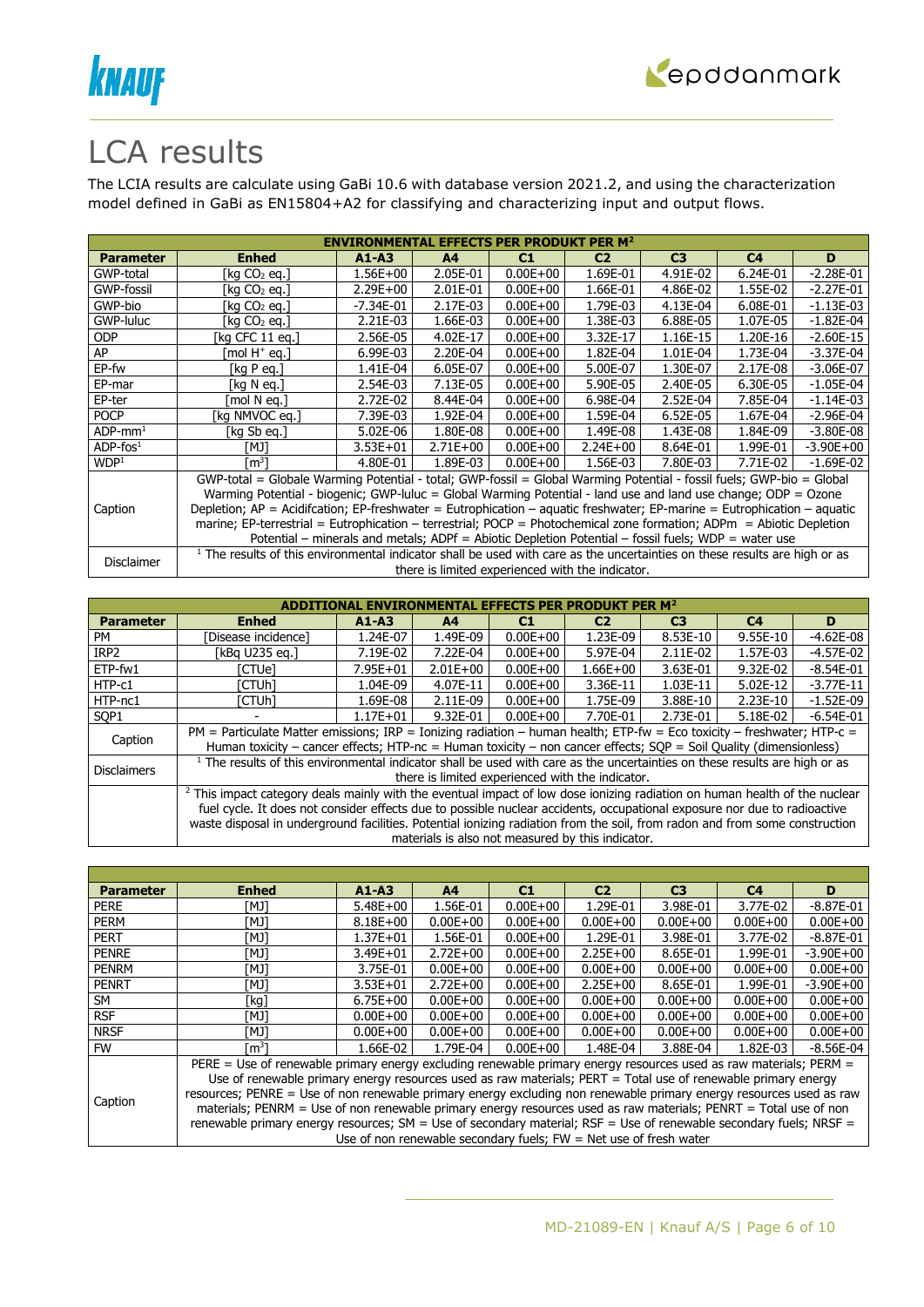



|                  |                                                                                                                      | <b>WASTE CATEGORIES</b> |                                         |              | WS PER PRODUKT | <b>PER M<sup>2</sup></b> |                |               |  |
|------------------|----------------------------------------------------------------------------------------------------------------------|-------------------------|-----------------------------------------|--------------|----------------|--------------------------|----------------|---------------|--|
|                  |                                                                                                                      |                         |                                         |              |                |                          |                |               |  |
| <b>Parameter</b> | <b>Enhed</b>                                                                                                         | $A1 - A3$               | A <sub>4</sub>                          | C1           | C <sub>2</sub> | C <sub>3</sub>           | C <sub>4</sub> | D             |  |
| <b>HWD</b>       | [kg]                                                                                                                 | 5.30E-06                | 1.43E-10                                | $0.00E + 00$ | 1.19E-10       | 2.29E-10                 | 3.68E-11       | -8.72E-10     |  |
| <b>NHWD</b>      | [kg]                                                                                                                 | 2.55E-02                | 4.27E-04                                | $0.00E + 00$ | 3.53E-04       | 6.13E-04                 | 1.95E-02       | $-1.83E-03$   |  |
| <b>RWD</b>       | [kg]                                                                                                                 | 3.33E-04                | 4.94E-06                                | $0.00E + 00$ | 4.08E-06       | 1.29E-04                 | 1.01E-05       | $-2.80E - 04$ |  |
| <b>CRU</b>       | [kg]                                                                                                                 | $0.00E + 00$            | $0.00E + 00$                            | $0.00E + 00$ | $0.00E + 00$   | $0.00E + 00$             | $0.00E + 00$   | $0.00E + 00$  |  |
| <b>MFR</b>       | [kg]                                                                                                                 | 7.26E-03                | $0.00E + 00$                            | $0.00E + 00$ | $0.00E + 00$   | $1.06E + 01$             | $0.00E + 00$   | $0.00E + 00$  |  |
| <b>MER</b>       | [kg]                                                                                                                 | $0.00E + 00$            | $0.00E + 00$                            | $0.00E + 00$ | $0.00E + 00$   | 4.40E-01                 | $0.00E + 00$   | $0.00E + 00$  |  |
| EEE.             | TMJ1                                                                                                                 | $0.00E + 00$            | $0.00E + 00$                            | $0.00E + 00$ | $0.00E + 00$   | $0.00E + 00$             | $0.00E + 00$   | 9.44E-01      |  |
| <b>EET</b>       | TMJ1                                                                                                                 | $0.00E + 00$            | $0.00E + 00$                            | $0.00E + 00$ | $0.00E + 00$   | $0.00E + 00$             | $0.00E + 00$   | $1.71E + 00$  |  |
|                  | HWD = Hazardous waste disposed; NHWD = Non hazardous waste disposed; RWD = Radioactive waste disposed; CRU =         |                         |                                         |              |                |                          |                |               |  |
| Caption          | Components for re-use; MFR = Materials for recycling; MER = Materials for energy recovery; EEE = Exported electrical |                         |                                         |              |                |                          |                |               |  |
|                  |                                                                                                                      |                         | energy; $EET = Exported thermal energy$ |              |                |                          |                |               |  |

| <b>BIOGENIC CARBON CONTENT PER PER PRODUKT PER M2</b> |             |                     |  |  |  |  |  |  |
|-------------------------------------------------------|-------------|---------------------|--|--|--|--|--|--|
| <b>Parameter</b>                                      | <b>Unit</b> | At the factory gate |  |  |  |  |  |  |
| Biogenic carbon content in product                    | ka C        | 1.94E-01            |  |  |  |  |  |  |
| Biogenic carbon content in accompanying packaging     | ka          | 5.00E-02            |  |  |  |  |  |  |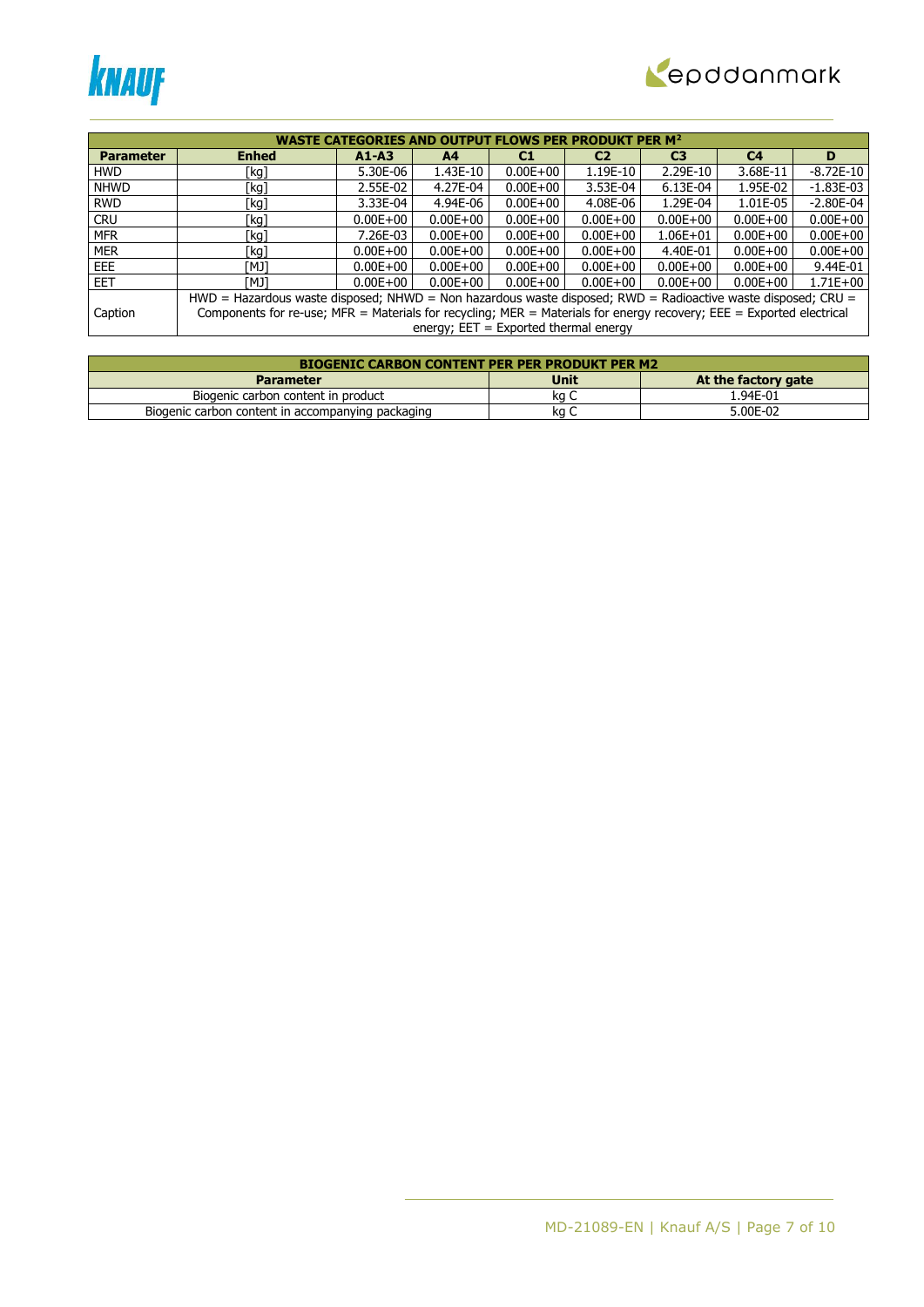



# Additional information

**Technical information on scenarios**

# **Transport to the building site (A4)**

| Scenario information                        | Value                                                             | <b>Unit</b>       |
|---------------------------------------------|-------------------------------------------------------------------|-------------------|
| Fuel type                                   | <b>Diesel</b>                                                     |                   |
| Vehicle type                                | Truck, Euro 6, 28 - 32t<br>gross weight / 22t<br>payload capacity |                   |
| Transport distance                          | 237                                                               | km                |
| Capacity utilisation (including empty runs) | 61                                                                | $\%$              |
| Gross density of products transported       | 880                                                               | kg/m <sup>3</sup> |
| Capacity utilisation volume factor          |                                                                   |                   |

#### **Reference service life**

| <b>RSL</b> information        | <b>Unit</b>                                                                                              |  |  |
|-------------------------------|----------------------------------------------------------------------------------------------------------|--|--|
| Reference service Life        | 60 years                                                                                                 |  |  |
| Declared product properties   |                                                                                                          |  |  |
| Design application parameters |                                                                                                          |  |  |
| Assumed quality of work       | Information on the technical characteristics, design                                                     |  |  |
| Outdoor environment           | and construction quidelines, as well as conditions<br>during use can be found on the website of Knauf at |  |  |
| Indoor environment            | www.knauf.dk                                                                                             |  |  |
| Usage conditions              |                                                                                                          |  |  |
| Maintenance                   |                                                                                                          |  |  |

# **End of life (C1-C4)**

| Scenario information                 | Value                                                             | Unit |
|--------------------------------------|-------------------------------------------------------------------|------|
| Collected separately                 | 11.0                                                              | kg   |
| Collected with mixed waste           |                                                                   | kg   |
| For reuse                            |                                                                   | kq   |
| For recycling                        | 10.6                                                              | kg   |
| For energy recovery                  | 0.4                                                               | kq   |
| For final disposal                   |                                                                   | κg   |
| Assumptions for scenario development | The gypsum part is assumed recycled and paper part<br>incinerated |      |

### **Re-use, recovery and recycling potential (D)**

| Scenario information/Materiel | Value     | Unit |
|-------------------------------|-----------|------|
| Gypsum                        | 10.6      | kq   |
| Electric energy               | 0.9       | MJ   |
| Thermal energy                | <b>L.</b> | MJ   |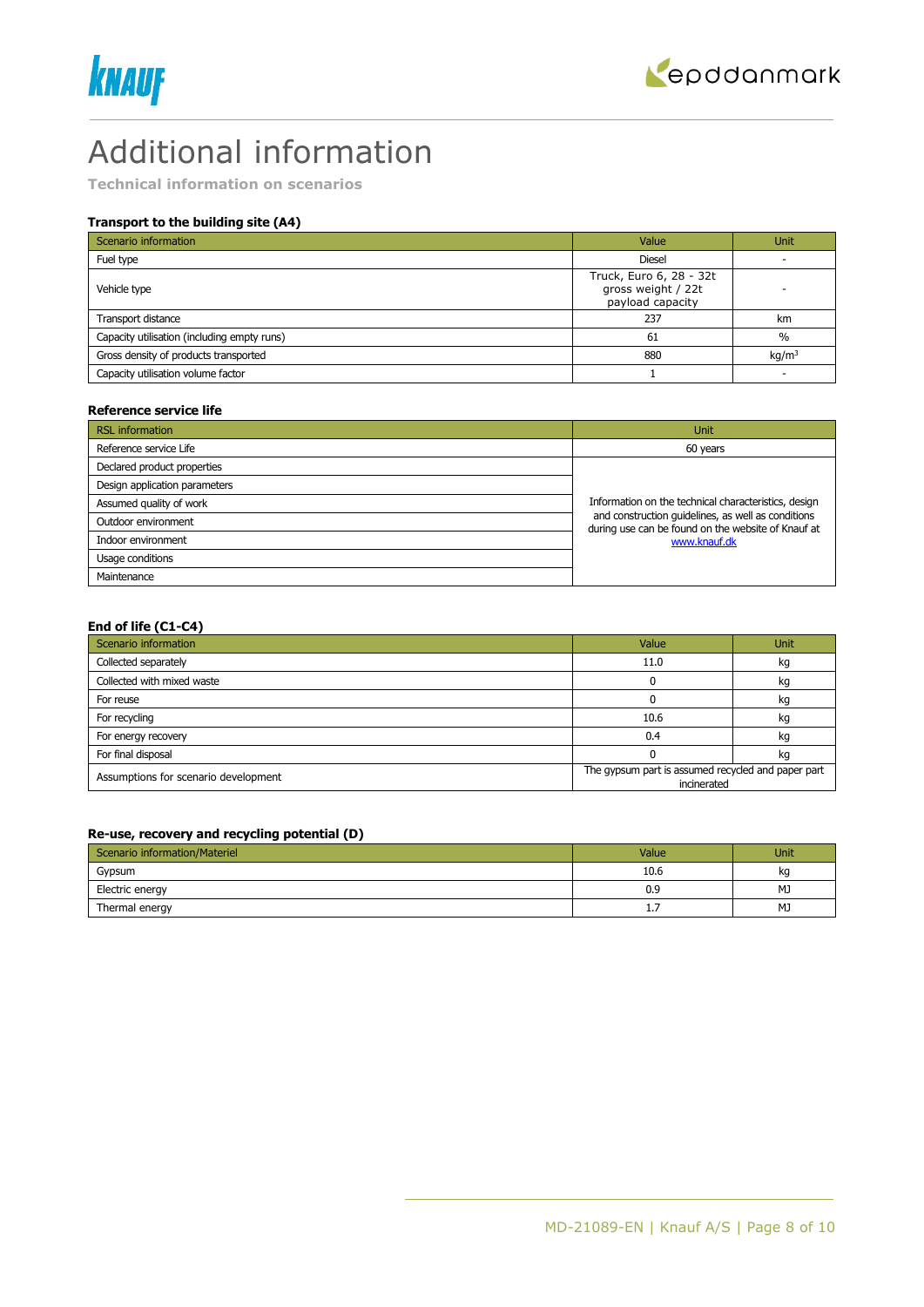



#### **Indoor air**

*The EPD does not give information on release of dangerous substances to indoor air because the horizontal standards on measurement of release of regulated dangerous substances from construction products using harmonised test methods according to the provisions of the respective technical committees for European product standards are not available.*

Solid Wet Board is covered by the Danish Indoor Climate Labelling, Certificate no. 009.

#### **Soil and water**

*The EPD does not give information on release of dangerous substances to soil and water because the horizontal standards on measurement of release of regulated dangerous substances from construction products using harmonised test methods according to the provisions of the respective technical committees for European product standards are not available.*